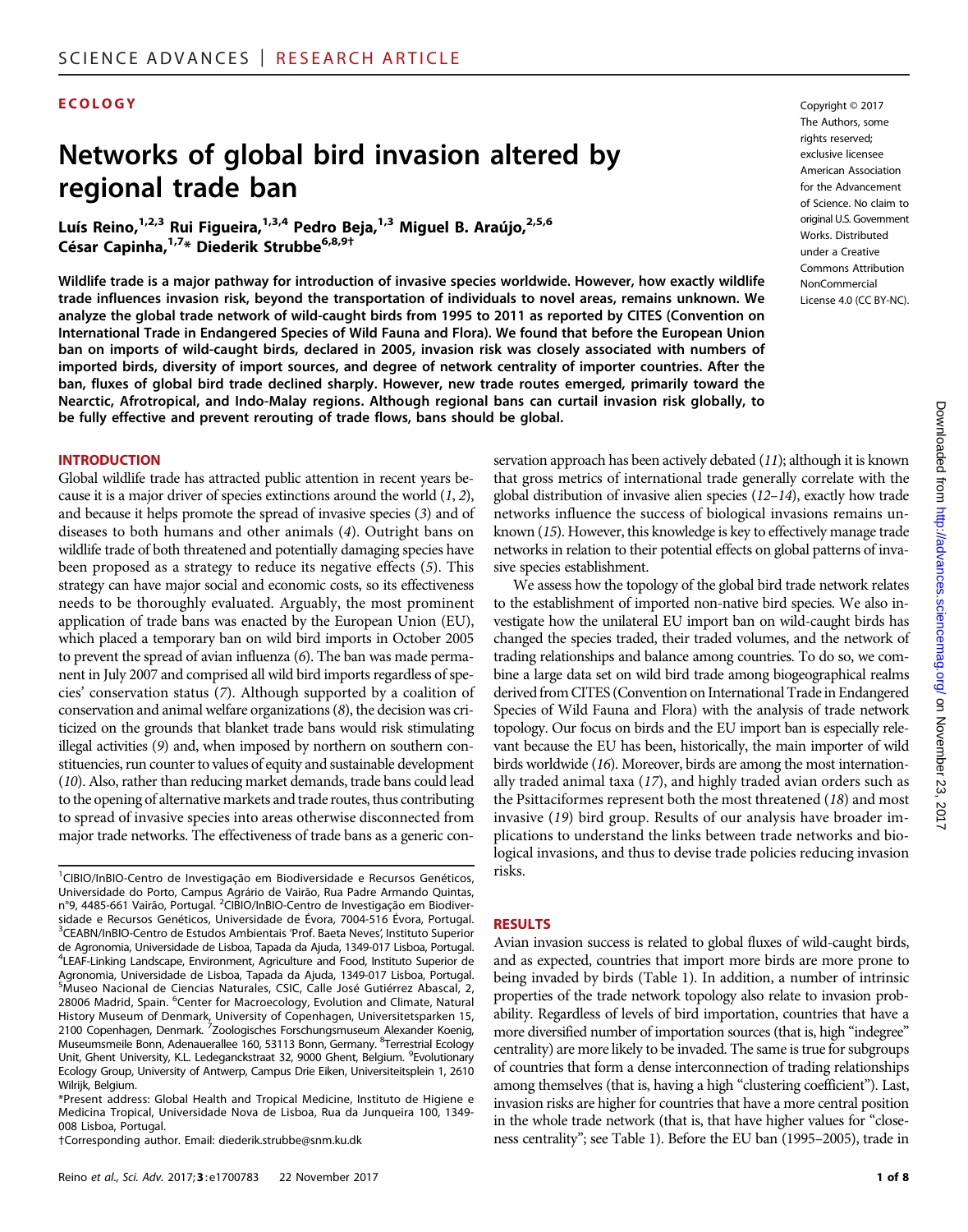CITES-listed wild birds between biogeographical realms totalized ca. 1.3 million individuals annually.

The EU ban reduced trade volumes to about 10% of their former levels while strongly redistributing the remaining trade flows across the globe (Figs. 1 and 2 and table S1). Before the ban, trade volume was the dominant invasion risk parameter for 59% of countries globally, followed by closeness centrality (27%), clustering coefficient (8%), and indegree (5%). Network parameters were especially influential across

Europe, North America, and parts of Latin America and Asia (fig. S1). The EU bird trade ban reduced the importance of trade volume globally (dominant in 47% of countries) and increased the contribution of network parameters for explaining invasion success [closeness centrality (27%), clustering coefficient (19%), indegree (6%); fig. S2]. In the period 1995–2005, European and North American countries were most central to the global trade network. After the ban, the United States remained among the most densely connected trading countries, whereas EU

Table 1. Relationships between trade network topology and avian invasion. The variable quantity refers to the total number of individual of the species that were imported. Indegree describes the number of countries from which a country imports birds. Closeness centrality indicates how close a country is to all other countries in the trade network. The eigenvector centrality measures the influence of a country in the trade network, whereas betweenness centrality measures the role of countries as "pass-through" centers. The clustering coefficient quantifies the extent to which a country is integrated into a subgroup of countries that have a highly interconnected trade network among themselves. Avian invasion success was best explained by the quantity of birds traded and by having more closely connected trade networks [that is, high values for indegree centrality, closeness centrality, and the clustering coefficient; model deviance information criteria (DIC) weight, 0.82;  $\Delta$ DIC with the second-best model > 3]. Quantity and indegree centrality were also included in the second-best model, as was betweenness centrality, but this model was only weakly supported (DIC weight, 0.16). All other models had virtually no support (all DIC weights ≤ 0.021). Variable DIC weights and posterior means and confidence intervals (CIs) support the relevance of the four variables included in the best-ranked model (all DIC weights ≥ 0.82, 95% CI excluding 0). Heidelberger convergence diagnostics indicate that models reached stationarity.

| Variable               | Posterior mean and Cl     | <b>Effective sample size</b> | <b>MCMC P value</b> | DIC weight |
|------------------------|---------------------------|------------------------------|---------------------|------------|
| Quantity               | 0.020 (0.0055 to 0.034)   | 1122.7                       | < 0.001             | L.OO.      |
| Indegree               | $0.051$ (0.028 to 0.076)  | 1424.7                       | <0.001              | L.OO.      |
| Closeness centrality   | $0.12$ (0.066 to 0.17)    | 1624.9                       | 0.001 >             | 0.84       |
| Clustering coefficient | 0.040 (0.0066 to 0.076)   | 1855.2                       | 0.033               | 0.84       |
| Betweenness centrality | $0.016$ (-0.024 to 0.056) | 28690                        | 0.45                | 0.18       |
| Eigenvector centrality | $0.030$ (-0.044 to 0.10)  | 1638.8                       | 0.42                |            |



Fig. 1. Global wild bird trade fluxes. Flows of wild bird trade among different biogeographical regions, before (A) and after (B) the EU ban.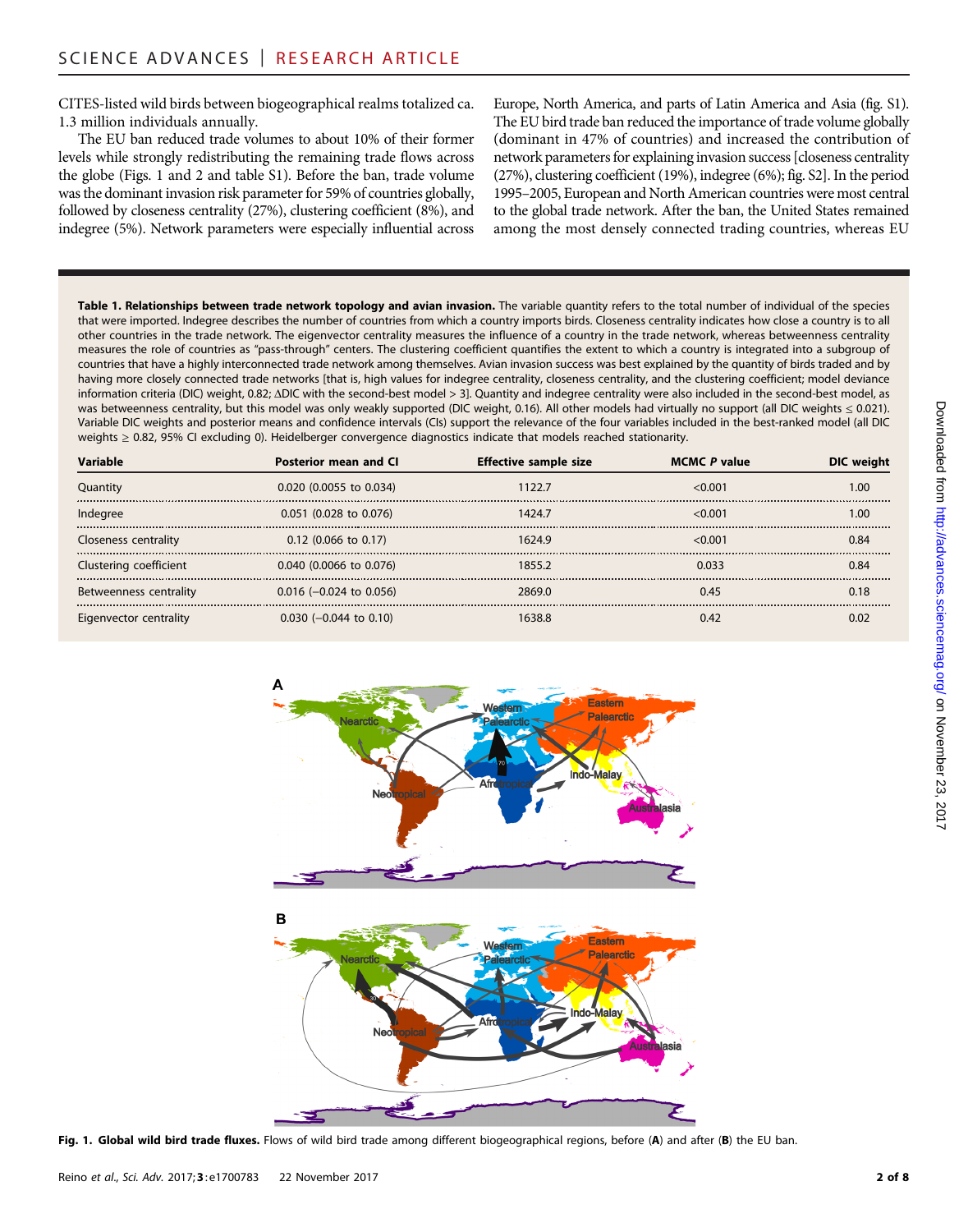member states were replaced by predominantly Asian nations and South Africa (table S2). Overall, network parameter values were reduced to 18 to 21% of their former levels (fig. S3), and this reduction was especially strong across the western Palearctic (table S3). Correspondingly, overall avian invasion risks have decreased strongly across much of the globe, and especially so in (western) Europe, where invasion risks were the highest before the ban. Minor to moderate increases in invasion risk attributable to rerouted trade flows are apparent especially in the Nearctic and, to a lesser extent, in parts of the Indo-Malay and Afrotropical regions (Fig. 3 and figs. S4 and S5). Almost 90% of pre-ban trade fluxes corresponded to imports into the western Palearctic, mainly coming from the Afrotropical region, with secondary fluxes from the Neotropical and Indo-Malayan regions (Fig. 1 and Tables 2 and 3).

Before the ban, a small set of countries was responsible for a large share of global wild bird trade because, overall, about 66% of global bird imports were made by only five EU countries (Belgium, Italy, Netherlands, Portugal, and Spain), whereas three West African countries (Guinea, Mali, and Senegal) were responsible for more than 70% of bird exports (table S1). Most birds traded were passerines (almost 80%), of which about 75% belonged to 12 Afrotropical species, with the main trade fluxes concentrated from West Africa to western Europe (fig. S6 and tables S4 and S5). Parrots and allies (Psittaciformes) were the second most traded group (17.5% of trade). As for passerines, main trade fluxes were toward western Europe, but they came from a more varied range of source countries across South and Central America, South Africa, and Southeast Asia (fig. S7 and tables S4 and S5).

After the EU ban, exports toward the western Palearctic and exports from the Afrotropical region were reduced to a mere 1.25% (Table 2) and 4.34% (Table 3) of their pre-ban level, respectively. The Neotropical region gained importance as a main source of wild birds, generating over 50% of global wild bird exports (Table 3). The role of the EU as the predominant bird importer shifted toward other regions, principally to the Nearctic, and especially to Mexico and the United States, where imports increased from over 23,000 to more than 82,000 birds annually (Figs. 1 and 2, Table 2, and table S1). The Indo-Malay and Afrotropical regions also gained (relative) importance in the global trade network, because bird imports into countries such as Singapore and South Africa declined less strongly than in the western Palearctic (59% and 17% of



Fig. 2. Annual number of birds exported to different biogeographical realms (1995-2011). Total annual numbers of imported birds (A), passerines (B), and parrots and cockatoos (C). Color codes correspond to the different biogeographical regions depicted in Fig. 1 (light blue, western Palearctic; red, eastern Palearctic; yellow, Indo-Malay; green, Nearctic; brown, Neotropical; dark blue, Afrotropical; pink, Australasia).



Fig. 3. Trade ban-driven changes in avian invasion risk. Predicted changes in wild bird trade-driven invasion risk caused by the EU wild bird import ban. Countrylevel invasion risk estimates were obtained by summing model invasion probabilities for all bird species exported to a given country in the pre-ban (1995–2005) versus post-ban (2006–2011) period. Green and orange hues indicate decreases and increases in invasion risk, respectively; color gradients are on the same scales; and maps have been drawn using equally spaced intervals. Invasion risks have most strongly declined across (western) Europe, whereas more moderate increases can be observed across parts of the Nearctic and Indo-Malay regions.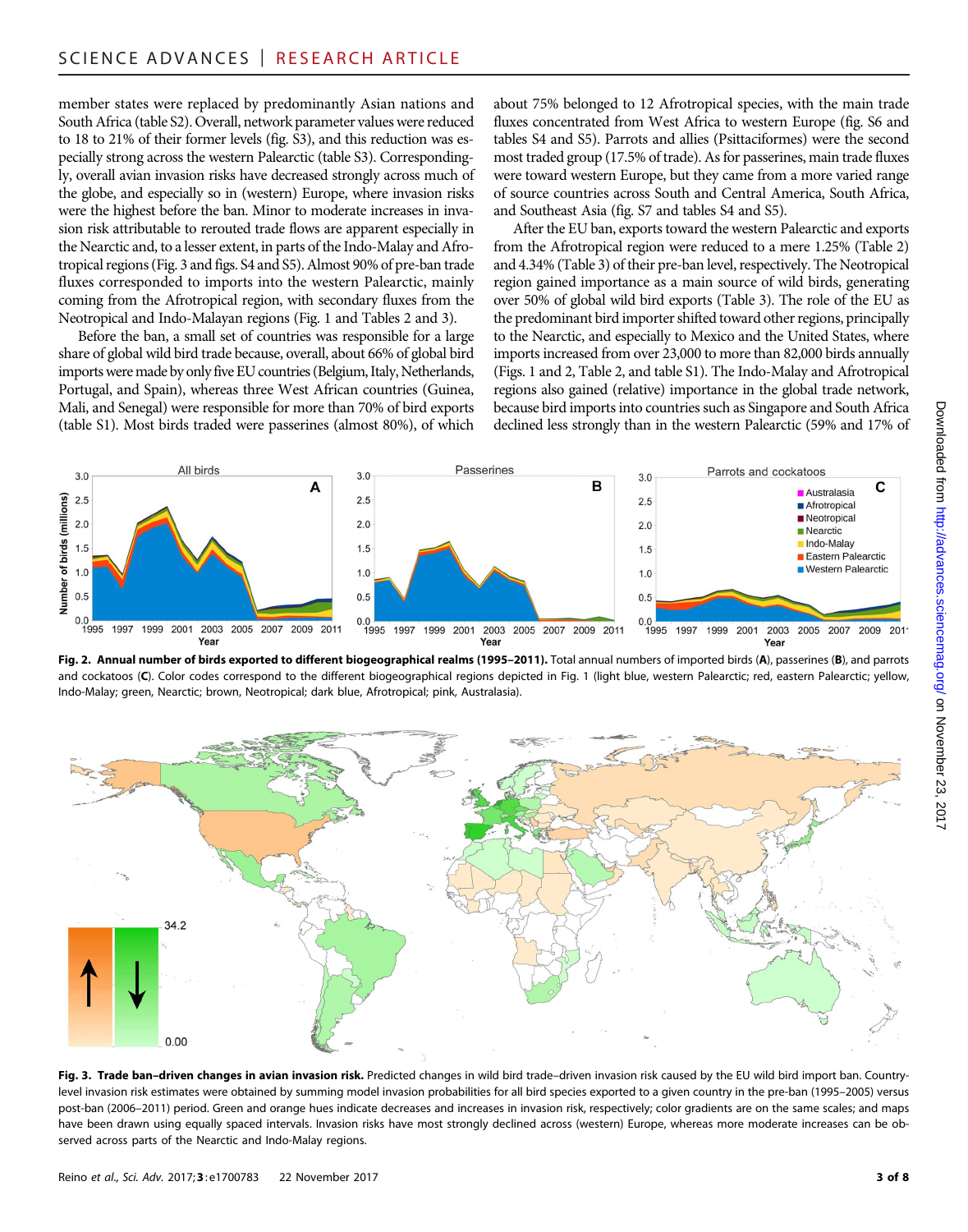|                           | Before the EU ban (1995-2005) |                          | After the EU ban (2006-2011) |                          |
|---------------------------|-------------------------------|--------------------------|------------------------------|--------------------------|
|                           | <b>Number of individuals</b>  | <b>Number of species</b> | <b>Number of individuals</b> | <b>Number of species</b> |
| <b>Western Palearctic</b> | 1,141,856                     | 672                      | 14,307                       | 263                      |
| Eastern Palearctic        | 22,476                        | 374                      | 4,408                        | 144                      |
| Indo-Malay                | 53,950                        | 300                      | 16,304                       | 118                      |
| <b>Nearctic</b>           | 23,564                        | 429                      | 82,780                       | 201                      |
| Neotropical               | 8.113                         | 289                      | 819                          | 91                       |
| Afrotropical              | 49,433                        | 342                      | 10,438                       | 154                      |
| Australasia               | 33                            | 19                       |                              |                          |
| Not identified            | 302                           | 48                       | 2.245                        | 87                       |
| Total                     | 1.299.729                     | 806                      | 131,340                      | 422                      |

#### Table 2. Annual number of birds exported to different biogeographical realms before and after the 2005 EU ban.

Table 3. Annual number of birds exported from different biogeographical realms before and after the 2005 EU ban.

|                           | Before the EU ban (1995-2005) |                          | After the EU ban (2006-2011) |                          |
|---------------------------|-------------------------------|--------------------------|------------------------------|--------------------------|
|                           | <b>Number of individuals</b>  | <b>Number of species</b> | <b>Number of individuals</b> | <b>Number of species</b> |
| Afrotropical              | 1,057,819                     | 358                      | 45,937                       | 224                      |
| <b>Western Palearctic</b> | 82.052                        | 453                      | 2,853                        | 153                      |
| Neotropical               | 52,531                        | 248                      | 69,206                       | 114                      |
| Indo-Malay                | 45.805                        | 252                      | 3.127                        |                          |
| Eastern Palearctic        | 38.099                        | 155                      | 841                          | 64                       |
| <b>Nearctic</b>           | 20,979                        | 267                      | 8.457                        | 29                       |
| Australasia               | 2.187                         | 40                       | 810                          |                          |
| Not identified            | 254                           | 147                      | 102                          |                          |
| Total                     | 1.299.729                     | 806                      | 131,340                      |                          |

number of birds traded is one of the most important factors in determining avian invasion risk, and the EU bird trade ban has effectively reduced global bird invasion risks. However, alternative trade routes have opened since then, leading to potential increases in invasion risks in countries that otherwise had remained relatively less affected by bird invasions. Remaining trade flows have also been redirected toward

is high but resources to manage invasive species are limited (20). Global changes in trade volumes, however, cannot alone predict the magnitude, sometimes even the direction, of regional changes in invasion risk. Network centrality measures are also needed to reliably predict invasion risk. For example, in the Nearctic, exports to both Mexico and the United States increased and yet invasion risk declined in the former but increased in the latter (Fig. 3). This asymmetry seems to be a consequence of the United States holding on to its central position in the global trade network (indegree was largely stable, and closeness centrality and clustering coefficient increased; table S2 and figs. S1 and S2). In

developing countries, mainly around the tropical belt where biodiversity

pre-ban volumes, respectively; table S1). The taxonomic composition of the trade also changed, because passerine birds are no longer the dominant traded taxon (annual trade volumes in the period 2006–2011 amounted to only 2.40% of the pre-ban volume; tables S4 and S5). Parrot trade declined as well (on average about 45% of its pre-ban volumes; tables S4 and S5), although trade volumes had recovered to almost 60% of their pre-ban levels by 2011 (Fig. 2). Consequently, parrots are now the most traded group (accounting for 78% of global annual trade), followed by Passeriformes (at 19%).

#### **DISCUSSION**

We show how detailed characterization of trade networks can reveal the strong connection between global trade pressure and success in biological invasions. The drastic drop in the global number of birds (legally) traded following the 2005 EU ban on bird trade underscores the importance of internationally coordinated policies in conservation. The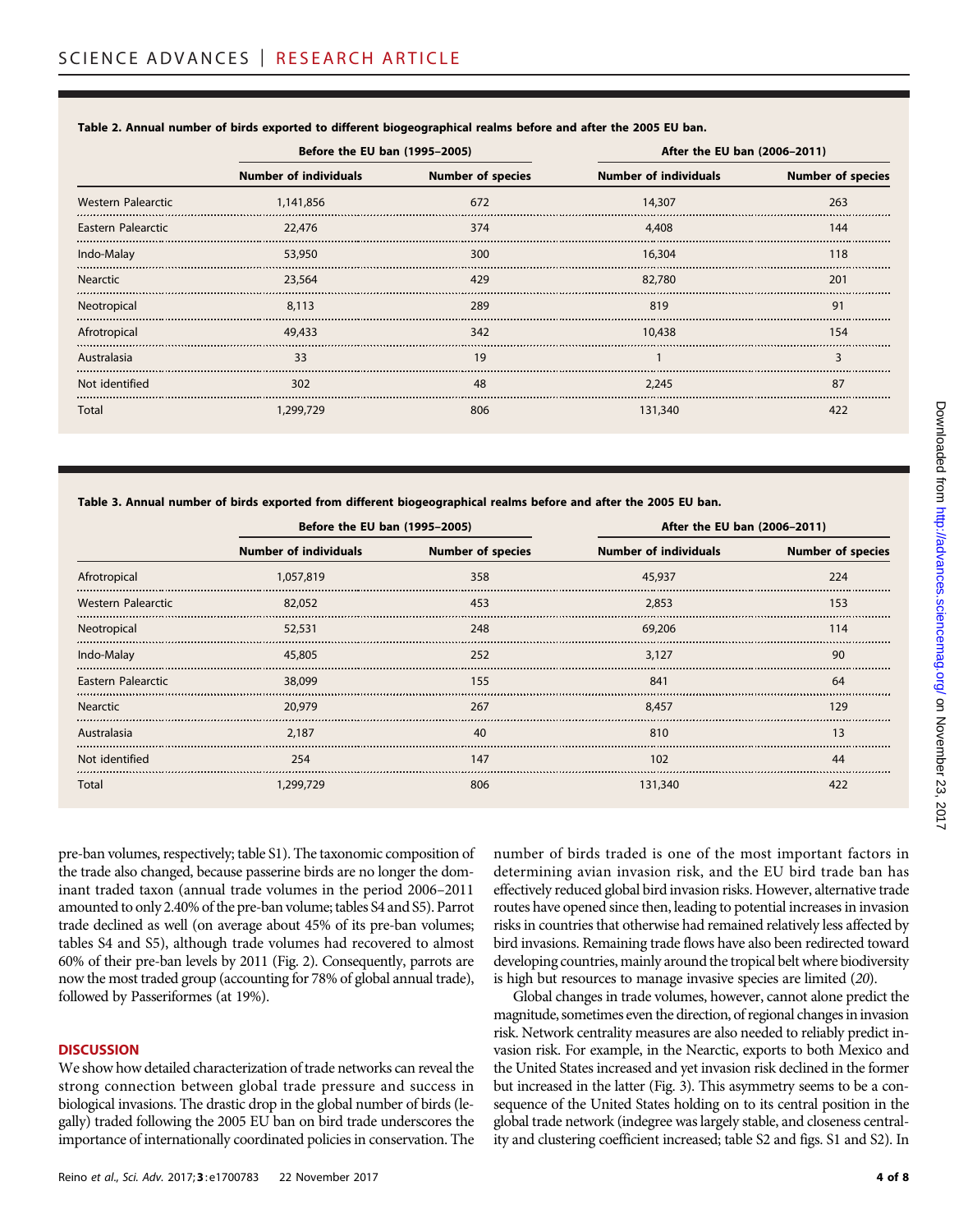contrast, Mexico's influx of bird trade is largely driven by a strong increase in imports of monk parakeet (Myiopsitta monachus), resulting in increased invasion rates for this single species only (21). Whereas before the EU ban, 47 countries exported 189 different bird species to Mexico, after the ban, trade was limited to 13 countries exporting only 55 species, and the country became more marginal to global trade network (network centrality measures fell to 14 to 69% of their former levels; table S2 and figs. S1 and S2). This interplay between trade volumes and network centrality generates complex, regional dynamics in invasion risk, necessitating the use of network models to obtain more realistic predictions of how trade politics affect pathways and success of biological invasions.

East Asia is a region with a prominent culture of bird keeping and strong economic development (22, 23), and as wild bird trade in the region has declined to a lesser extent than globally, it has gained a more prominent role in the global bird trade network. However, whereas our results lead to predicting a decline in trade-driven invasion risk in parts of East Asia, recent studies suggest that the rate of avian invasions in the region is increasing (24, 25). This apparent discrepancy might be a consequence of potential biases arising from the fact that here, we only consider trade in wild-caught birds among biogeographical realms. Much of the bird trade in East Asia involves either wild-caught birds that are native to the Indo-Malay region or birds that have been bred in captivity (26, 27).

It should be noted that whereas captive breeding is common across Indonesia (28), evidence strongly suggests that, for example, in Singapore—the main regional bird trade hub—many of the birds reported to CITES as captive-bred are in reality taken from the wild (29, 30). Illegal wild bird trade likely is vast, but its trade routes and volumes are difficult to quantify (31) and it remains unclear to what extent illegal trade contributes to invasions globally. A recent review on illegal parrot trade concluded that poached parrots are much more likely to be sold on local markets within the biogeographical area of capture than to be exported internationally (32). If this correlation holds true for other bird taxa and biogeographical regions, this observation suggests that birds invading localities within their biogeographical region of origin should also be considered to detect signals of illegal wildlife trade–driven avian invasion risks.

For many taxa, current rates of invasion may reflect historical, rather than contemporary, human activities [termed "invasion debts"; (33)]. However, taxonomic groups with good dispersal capacities, such as birds, are more strongly associated with recent socioeconomic drivers (33). Four of six invasion events we uncovered in the post-ban period refer to Portugal and Greece, where no legal wild bird imports took place in that period and thus likely reflect such an invasion debt. The low number of avian invasions attributable to post-ban wild bird trade confirms that birds react rapidly to changes in factors underlying invasion success, and demonstrates that trade bans are an effective means to halt avian invasions.

An additional source of uncertainty comes from an increase in the discrepancy between exporter- and importer-reported bird quantities after the implementation of the ban (fig. S8). For example, increased invasion risks in the United States partly depend on post-ban exports of African passerines reported by Senegal but never recorded as imports by the United States. These discrepancies are attributable to a range of factors (34). For instance, exporters must obtain CITES documents before the export, and because the process can take time, they may request permits before the birds are actually available for export. Occasionally, documents may be issued for birds that are never exported (35). When exporters report bird trade volumes larger than reported by the importer, our models are likely to overestimate post-ban invasion

risks (fig. S8). Therefore, to better understand how shifting trade patterns influence species' introductions and invasion success, we recommend that implementations of graph theory can be used to integrate CITES trade data with actual international trade statistics (for example, see UN Comtrade, [https://comtrade.un.org\)](https://comtrade.un.org). Furthermore, future assessments should take into account the environmental suitability of the non-native area to which traded species are transported. These assessments could be achieved through correlative modeling of climatic similarities between native and invaded areas [for example, see the studies of Thuiller et al. (12), Capinha et al. (14), and Cardador et al. (36)]. However, predictions of environmental suitability assume perfect transferability of realized niches, which is generally unlikely (37). Changes in the shape and size of realized niches between native and invaded ranges can result in both over- and underprediction of the extent of area suitable for species establishment (38), so caution would be required when interpreting the results of pooled network and environmental suitability analyses. We note that our data set on successful bird invasions is dominated by parrot species and, to a lesser extent, passerine invasions across Europe (table S6). This is to be expected, because these are the two most traded bird taxa, the known taxonomic bias in CITES-listed species and the pre-ban trade predominance of bird imports into Europe (16).

In conclusion, trade bans unilaterally implemented by a major economic power can effectively reduce species invasion risk globally. However, by definition of their regional nature, these bans cannot eliminate trade-driven invasion risk fully. New, generally smaller trade routes have opened since the European ban took place, driven by the availability of transport infrastructures and the vagaries of supply and demand (39, 40). Although it remains to be seen how important the network topology parameters identified here are for invasions of other taxa and to other areas, our study highlights how network theory and tools can be applied to quantify the probability of successful species invasions via trade and transport networks. In particular, network models can be used to identify countries or regions emerging as central to these newly formed trade relations, where new invasions may thus be likely to occur. Investing in better biosecurity, surveillance for likely high-risk invasive species, and improved socioeconomic governance (20) in such countries will enable the global community to more effectively prevent and mitigate future biological invasions.

#### MATERIALS AND METHODS Experimental design CITES trade data

Data on global bird trade between biogeographical realms were obtained from the CITES database (available online at [https://trade.cites.](https://trade.cites.org/) [org/\)](https://trade.cites.org/). This database is maintained by the Secretariat of the CITES and registers trade between signatory countries. The database holds trade information on about 5600 animal species listed in the different CITES Annexes, though it is not without limitations. First, it covers only 1700 of 2600 bird species known to be traded. World bird trade markets are dominated by the trade in Passeriformes and Psittaciformes, and whereas the latter are well characterized, the former are underrepresented (16). Second, CITES relies on information communicated by governments of exporter and importer countries, and data are, therefore, not free of errors or biases. For example, there are chances that governments might occasionally fail to correctly report transactions, that species might be misidentified, and that the number of individuals involved might be poorly estimated (34). Despite these potential errors and biases in the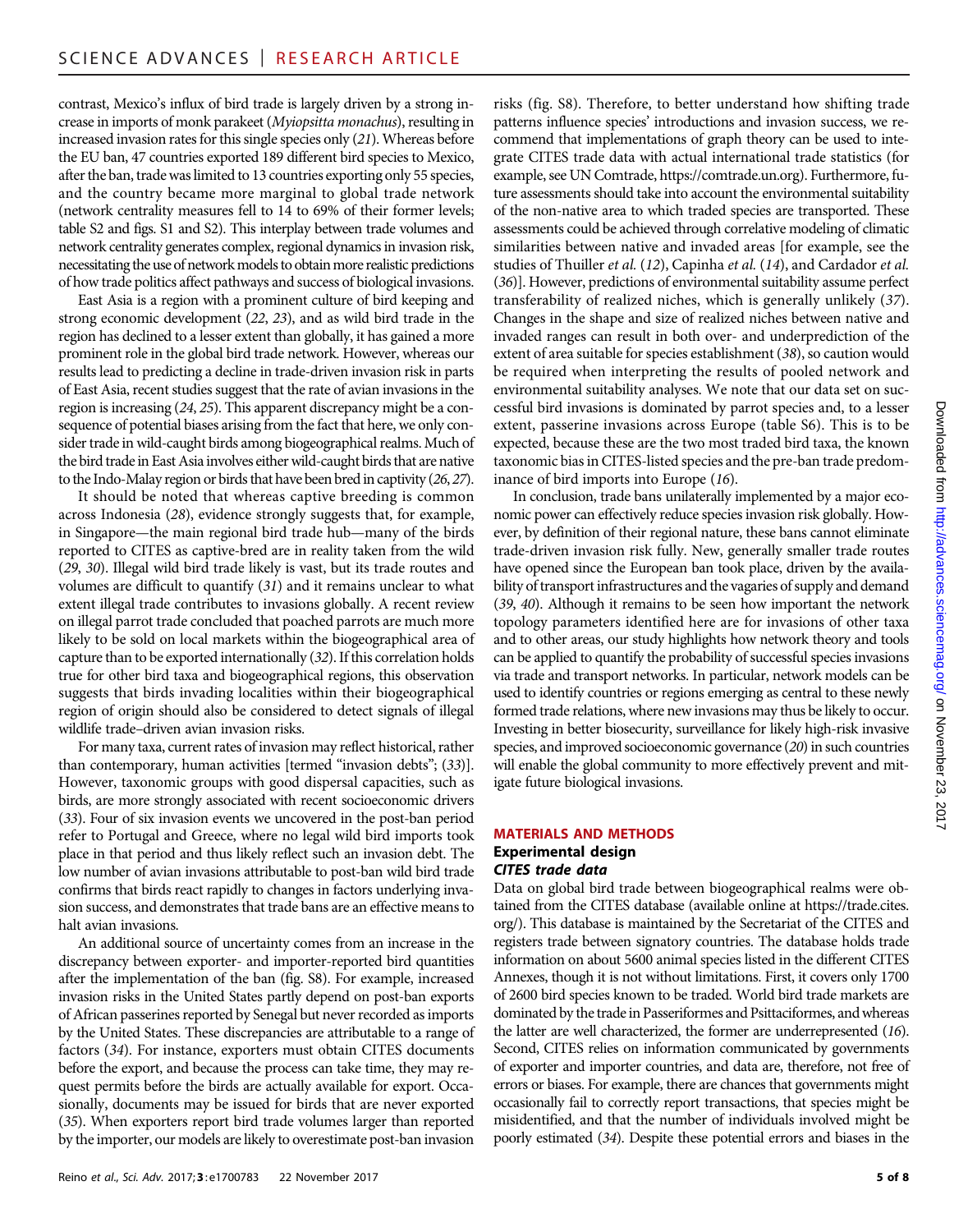documentation of trade, CITES represents the only global, legally binding, convention addressing international trade in wildlife in a structured and verifiable manner, and it constitutes a valuable source of information to assess the relationships between species invasions and international trade.

Data were downloaded from the CITES database, using the global checklist Catalogue of Life ([www.catalogueoflife.org](http://www.catalogueoflife.org)) as the taxonomic authority. Queries on the database were performed at the genus level, for the periods 1995–2005 (before the EU ban) and 2006–2011 (after the EU ban), using the following criteria: "live" for trade term, "all countries" for export and import countries, "wild" for source of species, and "all purposes" for purpose of trade transaction. We selected these periods because by 1995, 75% of the parties had already signed the convention, and data could be considered representative of general, global trade patterns. Also, from 1995 onward, the accuracy of the database improved by the implementation of taxonomic and species distribution checks. The year of 2011 was chosen as the upper limit to allow for the identification of successful establishment of introduced non-native birds (see below) (41). Several database quality verification steps were undertaken. First, duplicated data lines and records that equate importer and exporter countries were removed from the data set. Second, to obtain the number of live wild birds traded in each transaction, we followed the conservative approach recommended by the Guide of the CITES Trade Database, by selecting the higher figure between the quantity reported by the exporter and the importer. Third, we only retained exporter-importer species transactions whereby the number of individuals traded cutoff of five birds, because this cutoff represents a >95% probability that both sexes have been traded to a given country (assuming equal sex ratios). Fourth, the biogeographical realms used in this study to filter trade transactions were adapted from Olson et al. (42), and the Palearctic region was divided in western and eastern regions following the study of Cramp and Simmons (43). All trading countries were classified according to the realm to which they belong. In the event that a country was crossed by a realm border, it was placed in the realm that covers the largest area. Bird species were similarly classified in terms of the biogeographical realm to which they are native. If the native area covers more than one realm, the species was classified as native to all of them. Last, we verified the agreement between importer and exporter reported (log) quantities, and found that while agreement was high before the EU trade ban (Pearson's  $r = 0.82$ ; 95% CI, 0.76 to 0.86), larger discrepancies were apparent after the ban ( $r = 0.61$ ; 95% CI, 0.51 to 0.70). The slope of a linear regression between (log) exporter and importer quantities was not different from the one before the EU ban (slope, 0.93; 95% CI, 0.84 to 1.02), but it was after the ban (slope, 0.63; 95% CI, 0.51 to 0.75). Post-ban CITES discrepancies are illustrated as the difference between declared (log) exports and imports in fig. S8.

#### Trade network metrics

On the basis of the CITES trade database, we derived several variables relevant to species invasion risk from the global bird trade. First, for each species, the annual total number of live, wild-caught birds that have been (legally) exported to a given country in the periods 1995–2005 and 2006–2011 is given by the variable "quantity." Second, to test our hypothesis that wildlife trade determines species invasion risk not only by increasing the number of individuals that are eventually introduced to new ranges but also through specific features of the trade network, we apply a set of network metrics that were developed within the framework of graph theory (44). The trade network for the pre- and post-ban period was created as a directed graph for each bird species

such that the "nodes" refer to countries and "edges" refer to the trade observed between an exporter and an importer country. The "weight" of the edge is represented by the quantity of birds traded. We selected the following metrics to describe the topological properties of countries in the trade network: indegree, closeness centrality, eigenvector centrality, betweenness centrality, and clustering coefficient. The variable indegree describes the number of incoming links (edges) to a country (node), thus reporting the number of countries from which a certain country imports birds. Closeness centrality indicates how closely connected a country is to all other countries in the trade network, considering the shortest path between countries. We calculated this metric on an inverted network—source and target countries were swapped—so that the parameter measures the average of the number of steps in the trade network between the exporter (source) and the importer (target) country. The higher the value is, the more central (shortest distance) the country is, that is, the shorter the trade routes of imported birds are. The "eigenvector centrality" is another measure of the influence of a country in the trade network, and it computes the centrality of a country based on the centrality scores of its connections. Thus, a country is considered influential to a trade network (receives a high eigenvector centrality score) if it trades a lot with countries that are also influential. "Betweenness centrality" reports how often a country is found on a shortest path between two countries in the network, and thus measures the extent to which the overall trade flow must pass through a particular country or, in other words, a country's gatekeeping role. Last, the clustering coefficient measures the probability that the trading partners of a country are connected, and higher values of the coefficient indicate the presence of highly interconnected groups of countries in the trade network. Trade metrics were not strongly correlated to each other (all  $r < 0.64$ ). To visualize changes in global network structure before and after the EU bird trade ban, (standardized) network parameter values were first summed per country to plot the highest-ranking parameter (figs. S1 and S2). Trade networks and associated statistics were obtained for each taxa, using a custom design java application for this purpose [\(https://github.com/rpfigueira/](https://github.com/rpfigueira/trademetrics) [trademetrics](https://github.com/rpfigueira/trademetrics)) and the open-source Gephi Toolkit library ([https://](https://gephi.org/toolkit/) [gephi.org/toolkit/\)](https://gephi.org/toolkit/).

#### Non-native bird occurrence data

To be included in our data set, bird invasions to areas outside species' natural ranges had to comply with the following conditions. First, invasions before 1995 were not included (because of CITES trade data set limitations; see above). Second, bird invasions were considered successful if a population was still reported as present at least 5 years after the introduction event [introductions after the year 2011 were thus not considered, sensu Chiron et al. (41)]. Third, and logically, only CITES-listed bird species were considered. Fourth, island systems that are not an independent party to CITES were excluded. Fifth, multiple successful invasions of the same species to the same country were considered as a single successful invasion of that country for that species. Sixth, invasive bird populations that likely resulted from range expansion of species introduced to neighboring countries were not retained. Last, as for the trade data, only species invasions across biogeographical realms were considered to discriminate anthropogenic species introductions from possible natural (for example, climate change–driven) range expansion. Of the 1470 birds species identified up to the species level that are listed in the Index of CITES species [\(http://checklist.cites.org](http://checklist.cites.org)), 566 species met these criteria. Bird invasion events for these species were assessed and updated from previously published databases, such as the European DAISIE database (41) and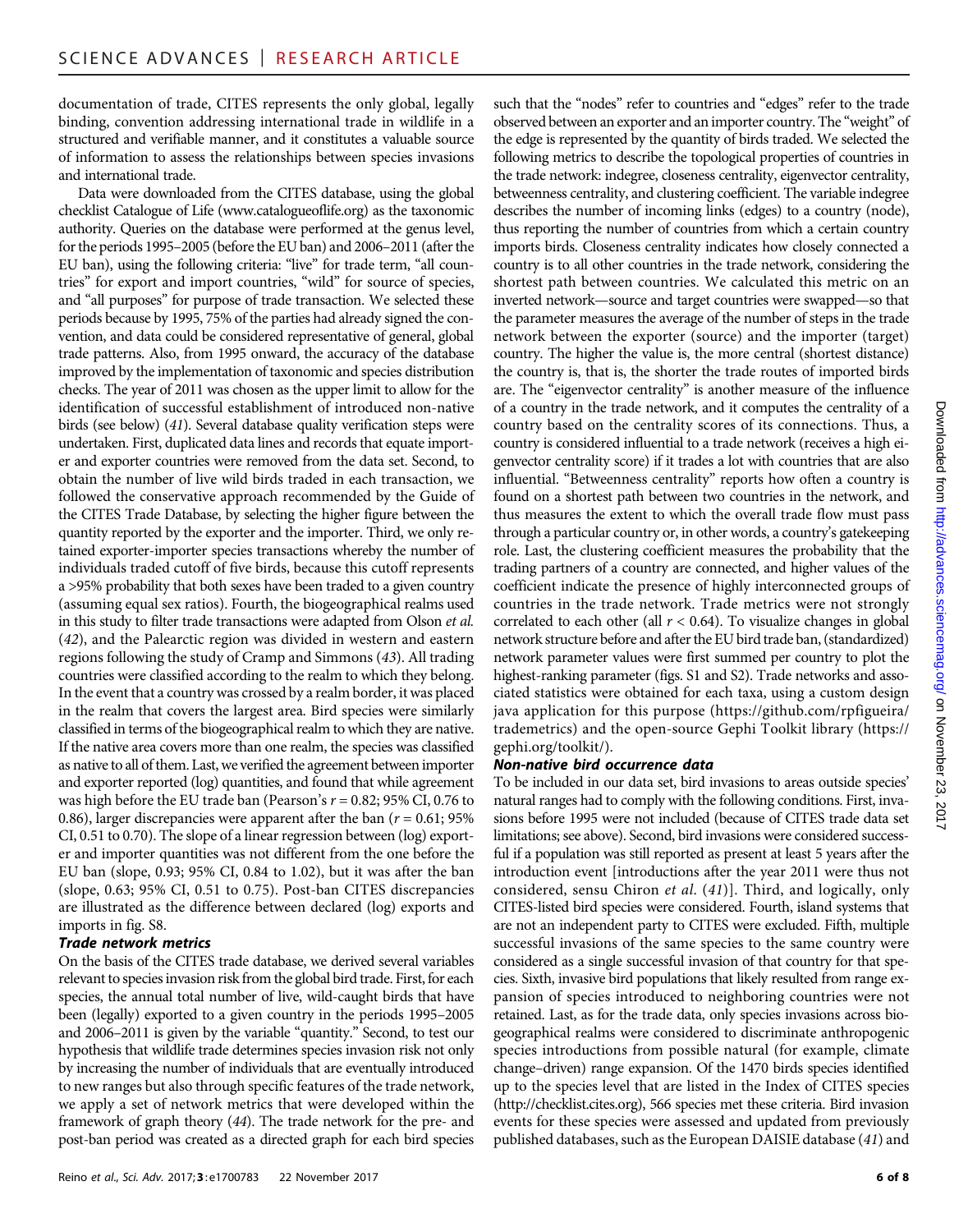global databases on avian invasions compiled by Dyer et al. (19), Lever (45), and Sol et al. (46). In addition, for each of the 566 species retained, we searched Google Scholar with the search string "invasive OR non-native AND species scientific name" using the time period 1995–2016. For each species, we checked the title and abstract of up to the first 100 hits to decide whether the mentioned (scientific or gray literature) report might hold information on introduction events to non-native ranges. When uncertainty existed on the status of introduction events (that is, successful invasion or not), we searched for recent species' observations on the online databases eBird ([http://ebird.](http://ebird.org) [org](http://ebird.org)), iNaturalist ([www.inaturalist.org\)](http://www.inaturalist.org), and Global Biodiversity Information Facility ([www.gbif.org](http://www.gbif.org)). In addition, we consulted a leading bird trip report repository ([www.cloudbirders.com](http://www.cloudbirders.com)). For 21 of 566 bird species complying with our inclusion criteria, we found qualified, successful invasion events. In total, 42 (36 pre-ban versus 6 post-ban) successful invasion events were uncovered across 23 different countries (table S6).

### Statistical analysis

We modeled the probability of each of the species traded in the period 1995–2005 establishing non-native populations in that period as a function of the trade metrics described above, using a phylogenetic generalized linear mixed model in a Bayesian framework. We applied a probit model in MCMCglmm (47, 48), with invasion success or failure as a binary response variable, and weak priors for all predictors treated as fixed effects [that is, the trade metrics described above; prior structure as follows:  $R=list(V=1, fix=1)$ ,  $G=list(G1=list(V=1, nu=0.002)$ ,  $G2 = list(V=1, nu=0.002))$ . Note that because binary response variables do not provide enough information to estimate residual variance, the residual variance has been fixed to 1 (47, 48). Location (that is, country), species identity, and phylogeny were included as random factors. We took the phylogeny from Jetz et al. (49). However, this source does not provide a unique consensus tree, and following Rubolini et al. (50), we downloaded 1000 trees from the<http://birdtree.org> site and summarized the phylogenetic information into a 50% majority-rule consensus tree. All variables were standardized before analyses. MCMCglmm models were run for 50,000,000 iterations with a burn-in of 10,000 and a thinning interval of 500. Model convergence and mixing were assessed by ensuring that the effective sample size for all estimates was larger than 1000; in addition, we used the Heidelberg stationary test as implemented in the R package "coda" (51) to verify whether sampled values come from a stationary distribution. Variable selection was carried out using the R MuMIn package (52), which ran all possible additive combinations of fixed effect variables, ranking models based on DIC values (53). The resulting best-supported ("baseline") model was then projected onto the 2006–2011 trade network data to obtain estimates of wild bird trade– related invasion risk after the implementation of the EU ban. These baseline model forecasts rely on stable response-to-predictor variable relationships. Although measuring the stability of these relationships is not currently possible because of the low number of successful post-ban invasion events, our baseline model is calibrated on the wide, global-scale heterogeneity in trade flows present before the ban. As the current, postban global trade network is a subset of the pre-ban network (fig. S3), our invasion risk forecasts do not extend beyond the parameter space in which the baseline model was calibrated. To visualize invasion risks in the pre- and post-ban periods, species' fitted (pre-ban) or predicted (post-ban) invasion probabilities were summed per country (figs. S3 and S4); changes in invasion risk were visualized as the difference in summed pre- and post-ban probabilities (Fig. 3).

Supplementary material for this article is available at [http://advances.sciencemag.org/cgi/](http://advances.sciencemag.org/cgi/content/full/3/11/e1700783/DC1) [content/full/3/11/e1700783/DC1](http://advances.sciencemag.org/cgi/content/full/3/11/e1700783/DC1)

- table S1. CITES bird trade data before and after the 2005 EU ban.
- table S2. Overview of the 10 highest-ranked countries in terms of network centrality measures.
- table S3. Overview of network parameter values per biogeographical region.
- table S4. Birds annually exported to different biogeographical realms. table S5. Birds annually exported from different biogeographical realms.
- table S6. Invasion events of CITES-listed species before and after the 2005 EU ban.
- fig. S1. Highest-ranking trade volume/network structure parameters in the period 1995–2005.
- fig. S2. Highest-ranking trade volume/network structure parameters in the period 1995–2005.
- fig. S3. Histograms of network centrality measures in the period 1995–2005 versus 2006–2011.
- fig. S4. Global wild bird trade–driven invasion risk in the period 1995–2005.
- fig. S5. Global wild bird trade–driven invasion risk in the period 2006–2011.
- fig. S6. Trade fluxes of CITES-listed passerine birds in the period 1995–2005.
- fig. S7. Trade fluxes of CITES-listed Psittaciformes birds in the period 1995–2005.
- fig. S8. Discrepancies between exporter- and importer-listed quantities of traded wild birds.

#### REFERENCES AND NOTES

- 1. L. Pejchar, H. A. Mooney, Invasive species, ecosystem services and human well-being. Trends Ecol. Evol. 24, 497–504 (2009).
- 2. K. F. Smith, M. Behrens, L. M. Schloegel, N. Marano, S. Burgiel, P. Daszak, Reducing the risks of the wildlife trade. Science 324, 594–595 (2009).
- 3. M. Carrete, J. L. Tella, Wild-bird trade and exotic invasions: A new link of conservation concern? Front. Ecol. Environ. 6, 207–211 (2008).
- 4. W. B. Karesh, R. A. Cook, E. L. Bennett, J. Newcomb, Wildlife trade and global disease emergence. Emerg. Infect. Dis. 11, 1000–1002 (2005).
- 5. D. W. S. Challender, S. R. Harrop, D. C. MacMillan, Towards informed and multi-faceted wildlife trade interventions. Glob. Ecol. Conserv. 3, 129-148 (2015).
- 6. Commission Decision, Commission decision of 27 October 2005 concerning certain protection measures in relation to highly pathogenic avian influenza in certain third countries for the import of captive birds. Off. J. Eur. Union (2005).
- 7. Commission Regulation, Commission regulation (EC) No 318/2007 of 23 March 2007 laying down animal health conditions for imports of certain birds into the community and the quarantine conditions thereof. Off. J. Eur. Union (2007).
- 8. World Parrot Trust, The European Union Wild Bird Declaration: An NGO Call to Halt Wild Bird Imports into the European Union (World Parrot Trust, 2004); [www.ibrarian.net/navon/](http://www.ibrarian.net/navon/paper/The_European_Union_Wild_Bird_Declaration.pdf?paperid=2495640) [paper/The\\_European\\_Union\\_Wild\\_Bird\\_Declaration.pdf?paperid=2495640.](http://www.ibrarian.net/navon/paper/The_European_Union_Wild_Bird_Declaration.pdf?paperid=2495640)
- 9. K. Conrad, Trade bans: A perfect storm for poaching? Trop. Conserv. Sci. 5, 245–254 (2012).
- 10. R. Cooney, P. Jepson, The international wild bird trade: What's wrong with blanket bans? Oryx 40, 18–23 (2006).
- 11. D. S. Weber, T. Mandler, M. Dyck, P. J. Van Coeverden De Groot, D. S. Lee, D. A. Clark, Unexpected and undesired conservation outcomes of wildlife trade bans—An emerging problem for stakeholders? Glob. Ecol. Conserv. 3, 389–400 (2015).
- 12. W. Thuiller, D. M. Richardson, P. Pyšek, G. F. Midgley, G. O. Hughes, M. Rouget, Nichebased modelling as a tool for predicting the risk of alien plant invasions at a global scale. Global Change Biol. 11, 2234–2250 (2005).
- 13. M. I. Westphal, M. Browne, K. MacKinnon, I. Noble, The link between international trade and the global distribution of invasive alien species. Biol. Invasions 10, 391–398 (2008).
- 14. C. Capinha, F. Essl, H. Seebens, D. Moser, H. M. Pereira, The dispersal of alien species redefines biogeography in the Anthropocene. Science 348, 1248-1251 (2015).
- 15. N. C. Banks, D. R. Paini, K. L. Bayliss, M. Hodda, The role of global trade and transport network topology in the human-mediated dispersal of alien species. Ecol. Lett. 18, 188–199 (2015).
- 16. Food and Agriculture Organization of the United Nations, International Trade in Wild Birds, and Related Bird Movements, in Latin America and the Caribbean (Animal Production and Health Paper No. 166, Food and Agriculture Organization of the United Nations, 2011).
- 17. E. R. Bush, S. E. Baker, D. W. MacDonald, Global trade in exotic pets 2006–2012. Conserv. Biol. 28, 663–676 (2014).
- 18. G. Olah, S. H. M. Butchart, A. Symes, I. M. Guzmán, R. Cunningham, D. J. Brightsmith, R. Heinsohn, Ecological and socio-economic factors affecting extinction risk in parrots. Biodivers. Conserv. 25, 205–223 (2016).
- 19. E. E. Dyer, P. Cassey, D. W. Redding, B. Collen, V. Franks, K. J. Gaston, K. E. Jones, S. Kark, C. D. L. Orme, T. M. Blackburn, The global distribution and drivers of alien bird species richness. PLOS Biol. 15, e2000942 (2017).
- 20. E. C. Brenton-Rule, R. F. Barbieri, P. J. Lester, Corruption, development and governance indicators predict invasive species risk from trade. Proc. R. Soc. B Biol. Sci. 283, 20160901 (2016).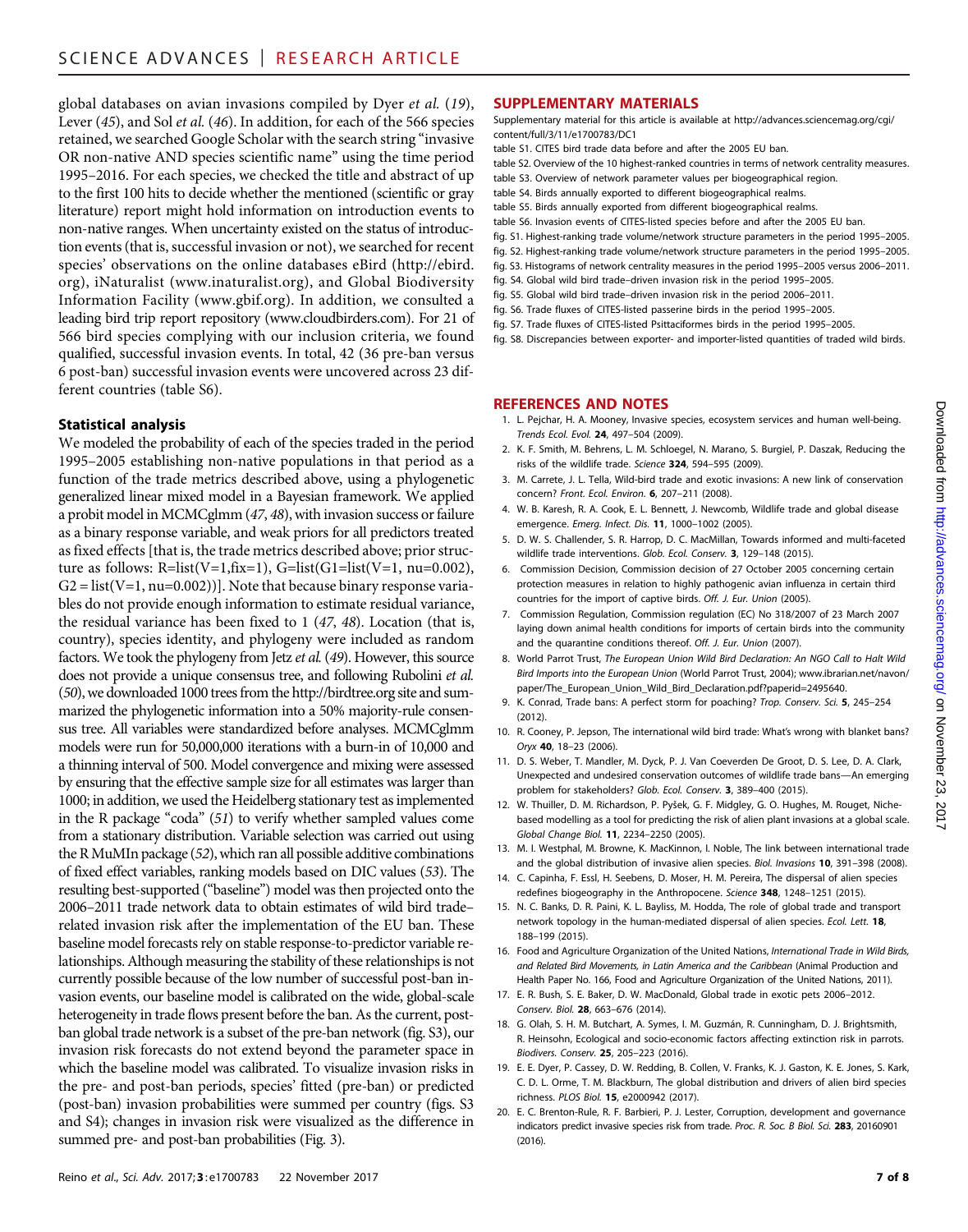- 21. I. MacGregor-Fors, R. Calderón-Parra, A. Meléndez-Herrada, S. López-López, J. E. Schondube, Pretty, but dangerous! Records of non-native Monk Parakeets (Myiopsitta monachus) in Mexico. Rev. Mex. Biodivers. 82, 1053–1056 (2011).
- 22. M. Gilbert, C. Sokha, P. H. Joyner, R. L. Thomson, C. Poole, Characterizing the trade of wild birds for merit release in Phnom Penh, Cambodia and associated risks to health and ecology. Biol. Conserv. 153, 10–16 (2012).
- 23. X. Liu, M. E. McGarrity, Y. Li, The influence of traditional Buddhist wildlife release on biological invasions. Conserv. Lett. 5, 107-114 (2012).
- 24. S. Su, P. Cassey, T. Blackburn, Patterns of non-randomness in the composition and characteristics of the Taiwanese bird trade. Biol. Invasions 16, 2563–2575 (2014).
- 25. H. Seebens, T. M. Blackburn, E. E. Dyer, P. Genovesi, P. E. Hulme, J. M. Jeschke, S. Pagad, P. Pyšek, M. Winter, M. Arianoutsou, S. Bacher, B. Blasius, G. Brundu, C. Capinha, L. Celesti-Grapow, W. Dawson, S. Dullinger, N. Fuentes, H. Jäger, J. Kartesz, M. Kenis, H. Kreft, I. Kühn, B. Lenzner, A. Liebhold, A. Mosena, D. Moser, M. Nishino, D. Pearman, J. Pergl, W. Rabitsch, J. Rojas-Sandoval, A. Roques, S. Rorke, S. Rossinelli, H. E. Roy, R. Scalera, S. Schindler, K. Štajerová, B. Tokarska-Guzik, M. van Kleunen, K. Walker, P. Weigelt, T. Yamanaka, F. Essl, No saturation in the accumulation of alien species worldwide. Nat. Commun. 8, 14435 (2017).
- 26. J. B. C. Harris, M. W. Tingley, F. Hua, D. L. Yong, J. M. Adeney, T. M. Lee, W. Marthy, D. M. Prawiradilaga, C. H. Sekercioglu, Suyadi, N. Winarni, D. S. Wilcove, Measuring the impact of the pet trade on Indonesian birds. Conserv. Biol. 31, 394–405 (2017).
- 27. C. R. Shepherd, The bird trade in Medan, North Sumatra: An overview. BirdingASIA 5, 16–24 (2006).
- 28. P. Jepson, R. J. Ladle, Bird-keeping in Indonesia: Conservation impacts and the potential for substitution-based conservation responses. Oryx 39, 442–448 (2005).
- 29. C. M. Poole, C. R. Shepherd, Shades of grey: The legal trade in CITES-listed birds in Singapore, notably the globally threatened African grey parrot Psittacus erithacus. Oryx 51, 411–417 (2016).
- 30. C. R. Shepherd, J. A. Eaton, S. C. L. Chng, Nothing to laugh about—The ongoing illegal trade in laughingthrushes (Garrulax species) in the bird markets of Java, Indonesia. Bird Conserv. Int. 26, 524–530 (2016).
- 31. J. Phelps, D. Biggs, E. L. Webb, Tools and terms for understanding illegal wildlife trade. Front. Ecol. Environ. 14, 479–489 (2016).
- 32. S. F. Pires, The illegal parrot trade: A literature review. Global Crime 13, 176–190 (2012).
- 33. F. Essl, S. Dullinger, W. Rabitsch, P. E. Hulme, K. Hülber, V. Jarošík, I. Kleinbauer, F. Krausmann, I. Kühn, W. Nentwig, M. Vilà, P. Genovesi, F. Gherardi, M.-L. Desprez-Loustau, A. Roques, P. Pyšek, Socioeconomic legacy yields an invasion debt. Proc. Natl. Acad. Sci. U.S.A. 108, 203–207 (2011).
- 34. A. G. Blundell, M. B. Mascia, Discrepancies in reported levels of international wildlife trade. Conserv. Biol. 19, 2020–2025 (2005).
- 35. A. G. Blundell, B. D. Rodan, Mahogany and CITES: Moving beyond the veneer of legality. Oryx 37, 85–90 (2003).
- 36. L. Cardador, M. Lattuada, D. Strubbe, J. L. Tella, L. Reino, R. Figueira, M. Carrete, Regional bans on wild-bird trade modify invasion risks at a global scale. Conserv. Lett. (2017).
- 37. O. Broennimann, M. C. Fitzpatrick, P. B. Pearman, B. Petitpierre, L. Pellissier, N. G. Yoccoz, W. Thuiller, M.-J. Fortin, C. Randin, N. E. Zimmermann, C. H. Graham, A. Guisan, Measuring ecological niche overlap from occurrence and spatial environmental data. Glob. Ecol. Biogeogr. 21, 481–497 (2012).
- 38. D. Strubbe, O. Broennimann, F. Chiron, E. Matthysen, Niche conservatism in non-native birds in Europe: Niche unfilling rather than niche expansion. Glob. Ecol. Biogeogr. 22, 962–970 (2013).
- 39. D. Chapman, B. V. Purse, H. E. Roy, J. M. Bullock, Global trade networks determine the distribution of invasive non-native species. Glob. Ecol. Biogeogr. 26, 907–917 (2017).
- 40. R. Early, B. A. Bradley, J. S. Dukes, J. J. Lawler, J. D. Olden, D. M. Blumenthal, P. Gonzalez, E. D. Grosholz, I. Ibañez, L. P. Miller, C. J. B. Sorte, A. J. Tatem, Global threats from invasive alien species in the twenty-first century and national response capacities. Nat. Commun. 7, 12485 (2016).
- 41. F. Chiron, S. Shirley, S. Kark, Human-related processes drive the richness of exotic birds in Europe. Proc. R. Soc. B Biol. Sci. 276, 47–53 (2009).
- 42. D. M. Olson, E. Dinerstein, E. D. Wikramanayake, N. D. Burgess, G. V. N. Powell, E. C. Underwood, J. A. D'Amico, I. Itoua, H. E. Strand, J. C. Morrison, C. J. Loucks, T. F. Allnutt, T. H. Ricketts, Y. Kura, J. F. Lamoreux, W. W. Wettengel, P. Hedao, K. R. Kassem, Terrestrial ecoregions of the world: A new map of life on earth: A new global map of terrestrial ecoregions provides an innovative tool for conserving biodiversity. Bioscience 51, 933–938 (2001).
- 43. S. Cramp, K. E. L. Simmons, The Birds of the Western Palearctic, Volume I (Oxford Univ. Press, 1977).
- 44. D. M. P. Jacoby, R. Freeman, Emerging network-based tools in movement ecology. Trends Ecol. Evol. 31, 301–314 (2016).
- 45. C. Lever, Naturalized Birds of the World (T. & A. D. Poyser, 2005).
- 46. D. Sol, J. Maspons, M. Vall-llosera, I. Bartomeus, G. E. García-Peña, J. Piñol, R. P. Freckleton, Unraveling the life history of successful invaders. Science 337, 580–583 (2012).
- 47. J. D. Hadfield, MCMC methods for multi-response generalized linear mixed models: The MCMCglmm R package. J. Stat. Softw. 33, 1–22 (2010).
- 48. P. de Villemereuil, O. Gimenez, B. Doligez, Comparing parent–offspring regression with frequentist and Bayesian animal models to estimate heritability in wild populations: A simulation study for Gaussian and binary traits. Methods Ecol. Evol. 4. 260-275 (2013).
- 49. W. Jetz, G. H. Thomas, J. B. Joy, K. Hartmann, A. O. Mooers, The global diversity of birds in space and time. Nature 491, 444-448 (2012).
- 50. D. Rubolini, A. Liker, L. Z. Garamszegi, A. P. Møller, N. Saino, Using the BirdTree.org website to obtain robust phylogenies for avian comparative studies: A primer. Curr. Zool. 61, 959–965 (2015).
- 51. M. Plummer, N. Best, K. Cowles, L. Vines, CODA: Convergence diagnosis and output analysis for MCMC.  $R$  News 6, 7-11 (2006).
- 52. K. Barton, MuMIn: Multi-Model Inference, R package version 1.15.6 (2016); [https://CRAN.](https://CRAN.R-project.org/package=MuMIn) [R-project.org/package=MuMIn.](https://CRAN.R-project.org/package=MuMIn)
- 53. D. J. Spiegelhalter, N. G. Best, B. P. Carlin, A. Van Der Linde, Bayesian measures of model complexity and fit. J. R. Stat. Soc. Ser. B Stat. Methodol. 64, 583-639 (2002).

Acknowledgments: We thank COST Action ES1304 (ParrotNet) for sponsoring discussions contributing to the manuscript development. Funding: This study was funded by FEDER Funds through the Operational Competitiveness Factors Program "COMPETE", and by National Funds through the Foundation for Science and Technology (FCT) within the framework of project "PTDC/AAG-GLO/0463/2014-POCI-01-0145-FEDER-016583." L.R. and C.C. acknowledge support from the FCT through grants SFRH/BPD/93079/2013 and SFRH/BPD/84422/2012, respectively. D.S. is funded by a Marie Skłodowska-Curie Action (H2020-MSCA-IF-2015, grant 706318) and, together with M.B.A., acknowledges the Danish National Research Foundation for support to the Center for Macroecology, Evolution and Climate (grant DNRF96). P.B. was supported by EDP (Energias de Portugal) Biodiversity Chair. Author contributions: L.R. M.B.A., P.B., D.S., and R.F. designed the study. L.R. and R.F. extracted data from the CITES database. R.F. calculated network topology and metrics variables. L.R. and D.S. gathered data on bird invasion events. D.S. performed statistical analyses. D.S., L.R., M.B.A., P.B., and C.C. led the manuscript writing. All authors contributed to interpreting the results and revising the manuscript and approved the final manuscript. Competing interests: The authors declare that they have no competing interests. Data and materials availability: The data that support the findings of this study are made available in the supplementary tables and/or can be freely downloaded at<https://trade.cites.org/> and [http://birdtree.org/.](http://birdtree.org/)

Submitted 14 March 2017 Accepted 31 October 2017 Published 22 November 2017 10.1126/sciadv.1700783

Citation: L. Reino, R. Figueira, P. Beja, M. B. Araújo, C. Capinha, D. Strubbe, Networks of global bird invasion altered by regional trade ban. Sci. Adv. 3, e1700783 (2017).